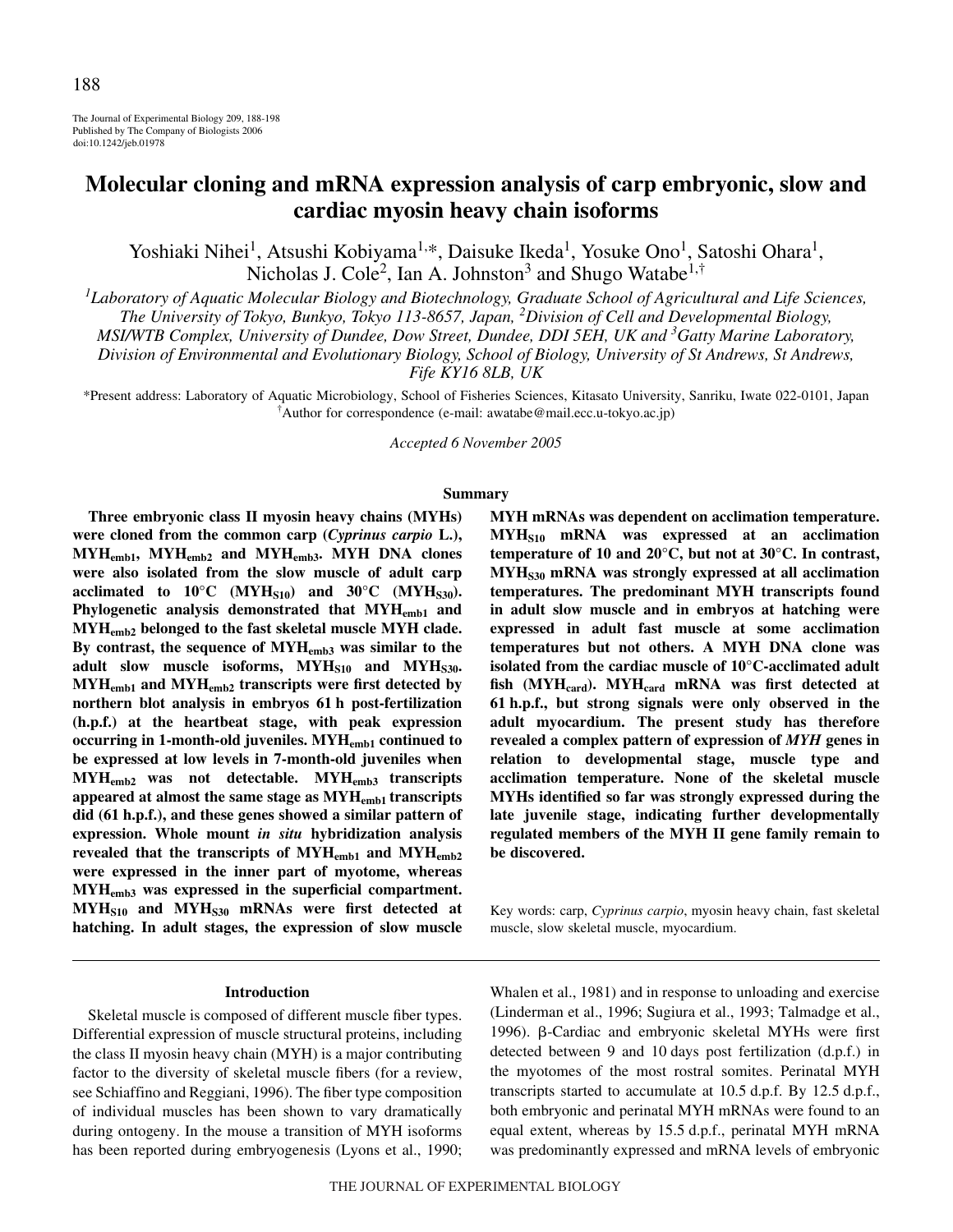MYH had decreased. The mRNAs of adult fast and slow MYHs become segregated according to fiber types at later stages. ß-Cardiac MYH transcripts are always present as a minor component in trunk muscle of embryonic stages (Lyons et al., 1990). At least three forms of slow twitch MYH accumulate sequentially during mouse fetal development. Slow MYH maturation occurs in slow fibers before expression of the adult fast MYHs in fast fibers (Maggs et al., 2000). Allen and Leinwand (2001) analyzed the expression of seven sarcomeric MYHs in the hindlimb muscles of wild-type mice at several time points from  $1 day$  of postnatal life (d.p.n.) to 20 d.p.n. In early postnatal life, the developmental isoforms (embryonic and perinatal) constitute >90% of the total MYH expression, whereas three adult fast isoforms (IIa, IIb, and IId) constitute <1% of the total MYH protein. However, between 5 and 20 d.p.n. their expression increases to be >90% of the total MYH. In developing cardiac muscle, there is a small but significant decrease in the level of MYH alpha in the developing human ventricle between 7 and 12 weeks of gestation (Reiser et al., 2001).

Three distinct-type skeletal muscle fibers, slow, fast and intermediate are formed during ontogeny in the zebrafish *Danio rerio* (van Raamsdonk et al., 1978; Devoto et al., 1996; Weinberg et al., 1996). The embryonic slow and fast muscle fibers express tissue-specific MYH isoforms (Devoto et al., 1996). Blagden et al. (1997) suggested that Sonic hedgehog (Shh) acts to induce myoblasts committed to slow muscle differentiation from uncommitted presomitic mesoderm. Mutant fish lacking Shh expression failed to form slow muscle but did form fast muscle. Ectopic expression of Shh, either in wild-type or mutant embryos, lead to ectopic slow muscle at the expense of fast muscle. In rainbow trout *Oncorhynchus mykiss*, there is a developmental reduction in the number of MYH isoforms present in red, white and ventricular muscle between smaller parr and older juveniles (smolts; Weaver et al., 2001).

Many teleosts can modify their swimming performance following several weeks acclimation to a new temperature regime (Fry and Hart, 1948). The mechanisms underlying the plasticity of locomotory performance are complex and vary between species (Johnston and Temple, 2002). In the goldfish *Carassius auratus* (Johnston et al., 1975) and common carp *Cyprinus carpio* L. (Heap et al., 1985) changes in muscle myofibrillar ATPase activity constitute an important element of the acclimation response. The common carp has become a model species for the study of temperature acclimation in fish and the subject of a large number of investigations (Watabe, 2002). Studies with fully activated skinned fibers found that maximum tension and shortening speed increased at low temperatures in both fast and slow muscles following a period of cold acclimation (Johnston et al., 1985). We have shown that changes in the expression of MYH isoforms play a key role in the plasticity of myofibrillar ATPase activity and contractile properties with temperature acclimation (Hwang et al., 1990; Watabe et al., 1992, 1995; Guo et al., 1994). Three distinct MYH DNAs were cloned from the fast myotomal muscle of carp acclimated to either 10°C or 30°C for a minimum of 6 weeks (Imai et al., 1997; Hirayama and Watabe, 1997). The nomenclature used for these clones was based on the acclimation temperature at which the corresponding mRNAs were most strongly expressed. Thus, the 10°C-type MYH (MYH $_{F10}$ ) and the 30°C-type MYH (MYH $_{F30}$ ) cDNAs were the predominant transcripts in 10°C- and 30°Cacclimated fish, respectively. The relative proportions of each isoform varied with acclimation temperature (Imai et al., 1997). A third cDNA, which was named the intermediate-type because of its intermediate DNA nucleotide and deduced amino acid sequences between those of the 10°C- and 30°Ctype MYH isoforms, was also isolated from fast muscle, which was expressed over a relatively broad temperature range (MYH<sub>Fint</sub>). Studies with chimeric myosins constructed with *Dictyostelium discoideum* myosin heavy chain backbone indicate that amino acid substitutions in the surface loops 1 and 2, involved in ATP-binding and actin-binding, respectively, are responsible for the different temperature-dependent properties of myosin ATPase (Hirayama et al., 2000; Watabe, 2002).

Adult common carp can overwinter in frozen ponds and survive 35°C in the summer, however, embryonic and early larval stages are not viable below 15°C (Rothbard and Yarron, 1995). In fast muscle, the ability to change myofibrillar ATPase activity is acquired gradually during ontogeny, concomitant with the development of cold tolerance (Cole and Johnston, 2001). Peptide mapping studies have shown that the MYH composition characteristic of 10°C-acclimated carp appears in juveniles after several months at around 37 mm total length (Wakeling et al., 2000). Studies of expressed MYH have shown a complex developmental-stage-specific expression of isoforms in different tissue types that continues throughout much of the life cycle (Huriaux et al., 1991; Martinez et al., 1991; Mascarello et al., 1995; Johnston et al., 1998). In common carp, two developmentally regulated MYH isoform genes (Eggs22 and Eggs24) have been described (Ennion et al., 1999). These genes were expressed from 22 h.p.f. until 2 weeks after the larvae hatched. It is therefore likely that further developmental stage-specific MYH genes remain to be discovered. Furthermore, nothing is known about changes in slow muscle MYH gene expression with temperature acclimation.

The aim of the present study was to comprehensively clone *MYH*s from embryonic muscle, adult slow muscle and adult cardiac muscle in the common carp and to characterize their expression patterns in relation to developmental stage.

# **Materials and methods**

# *Fish*

Common carp *Cyprinus carpio* L. were reared at the Yoshida Research and Training Station, Tokyo University of Fisheries, Japan. Embryos and larvae were cultured in freshwater aquaria at approximately 20°C and experimental samples were collected during ontogeny as described in our previous paper (Kobiyama et al., 1998). Somite formation was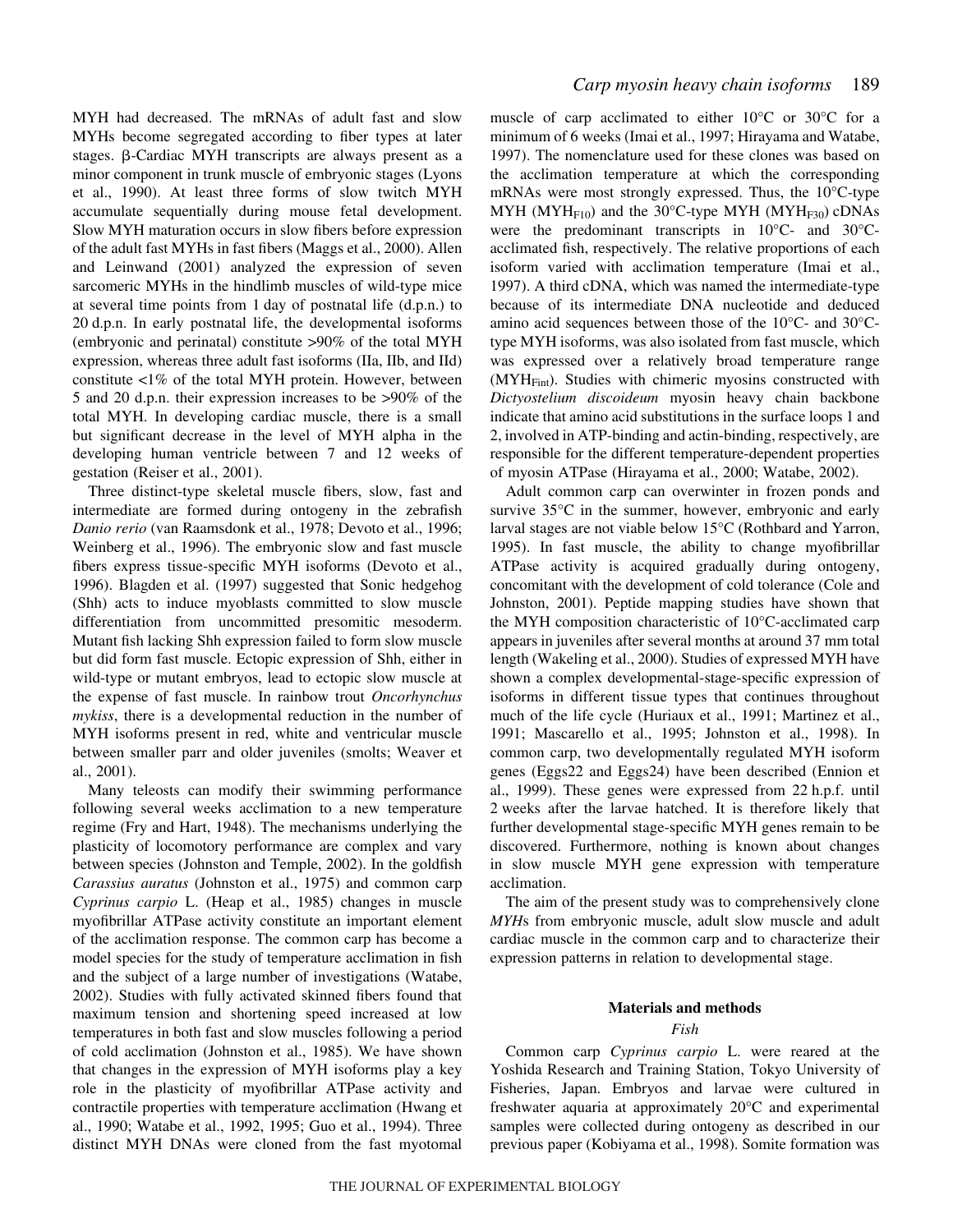observed with a light microscope to assess the developmental stages of embryos. The whole embryos (3-somite, 15-somite, first heart-beat and eyed-stage) and the whole larvae at hatching were frozen in liquid  $N_2$  and stored at  $-80^{\circ}$ C until use. Larvae aged 2 days were transported to the laboratory of the University of Tokyo and further cultured by feeding commercial pellets twice daily for 7 months under a 14 h:10 h L:D photoperiod at approximately 20°C. The whole trunk muscle was isolated from juveniles aged 1 and 7 months, frozen in liquid  $N_2$ , and stored at  $-80^{\circ}$ C until use. Fast and slow skeletal muscles and myocardium were taken from adult carp aged 2 years acclimated to  $10^{\circ}$ C,  $20^{\circ}$ C and  $30^{\circ}$ C for a minimum of 6 weeks.

### *Reverse-transcription PCR*

Total RNAs were prepared by the method of Chomczynski and Sacchi (1987) and first strand cDNAs were synthesized using the 3'RACE system (rapid amplification of cDNA ends; Invitrogen, Carlsbad, CA, USA). RNA was extracted from embryos at hatching and from the slow and cardiac muscle of adult fish acclimated to either 10°C or 30°C for a minimum of 6 weeks. 3'RACE was performed using gene-specific primers for embryonic MYH (5-ACCTGCAGCACCGTCTGGAT-3) or for cardiac/slow MYH (5-CCATGATGGCTGAGGAGC-TG-3) with abridged universal amplification primer (AUAP; 5-GGCCACGCGTCGACTAGTAC-3). PCR amplifications were carried out for 3 min at 94°C, followed by 30 cycles of denaturation for 30 s at 94 $^{\circ}$ C, 1 min of annealing at 58 $^{\circ}$ C and 1 min of extension at  $72^{\circ}$ C with the final extension step for 5 min, using a model 2400 DNA thermal cycler (Applied Biosystems, Foster City, CA, USA). Forward and reverse

| emb1                | LQHRLDEAENLAMKGGKKQLQKLESRVRELEAEIEAEQRRGTDAVKGVRK                                                                                                           | 50   |
|---------------------|--------------------------------------------------------------------------------------------------------------------------------------------------------------|------|
| emb2                |                                                                                                                                                              | 50   |
| emb3                |                                                                                                                                                              | 50   |
| slow10              | $\ldots \ldots \ldots$ . OI $\ldots \ldots \ldots$ $\ldots$ . $\ldots$ $\ldots$ . $\ldots$ . $\ldots$ . $\ldots$ . $\ldots$ . $\ldots$ . $\ldots$ . $\ldots$ | 50   |
| slow30              | $\ldots \ldots \ldots$ . OI $\ldots \ldots \ldots$ $\ldots$ . $\ldots$ $\ldots$ . $\ldots$ $\ldots$ $\ldots$ $\ldots$ . $\ldots$ . $\ldots$ . $\ldots$       | 50   |
| cardiac             | $\ldots \ldots \ldots$ OI $\ldots \ldots \ldots$ V $\ldots$ A $\ldots \ldots$ C.V $\ldots$ .KKSSESI $\ldots$ I $\ldots$                                      | 50   |
| $10^{\circ}$ C fast |                                                                                                                                                              | 1842 |
| I fast              |                                                                                                                                                              | 1841 |
| 30°C fast           |                                                                                                                                                              | 1844 |
|                     |                                                                                                                                                              |      |
|                     |                                                                                                                                                              |      |
|                     |                                                                                                                                                              |      |
| emb1                | <b>YERRVKELSYQTEEDKKNINRLQDLVDKLQLKVKAYKRQAEEAEEQANSH</b>                                                                                                    | 100  |
| emb2                |                                                                                                                                                              | 100  |
| emb3                | ITRLASAAN                                                                                                                                                    | 100  |
| slow10              | ITRLASVS                                                                                                                                                     | 100  |
| slow30              |                                                                                                                                                              | 100  |
| cardiac             |                                                                                                                                                              | 100  |
| 10°C fast           |                                                                                                                                                              | 1892 |
| I fast              |                                                                                                                                                              | 1891 |

| emb1    | <b>LSKLRKVOHELEEAEERADIAESOVNKLRAKSRDAGKAKEE</b> | 141  |
|---------|--------------------------------------------------|------|
| emb2    |                                                  | 143  |
| emb3    | $.GRFIDMMS.SK.GHDAE$                             | 144  |
| slow10  | $.G.F. I. D. V. T. SK. GADEE$                    | 144  |
| slow30  | T.FID                                            | 144  |
| cardiac | .G.FLD                                           | 144  |
|         | $10^{\circ}$ C fast RYSHET.VAE                   | 1934 |
|         | I fast $\ldots$ RYSHET.D.                        | 1933 |
|         | $30^{\circ}$ C fast RYQ $V$ S.DAE                | 1936 |

primers (25 pmol) and 20 ng of the first strand cDNA template were added to 8  $\mu$ l of a solution containing 2 mmol l<sup>-1</sup> dNTP mixture and 10  $\mu$ l 10 $\times$  PCR buffer in 100 mmol l<sup>-1</sup> Tris-HCl (pH 8.3), 500 mmol  $l^{-1}$  KCl and 15 mmol  $l^{-1}$  MgCl<sub>2</sub>. The final volume was adjusted to 99  $\mu$ l with sterilized water, and a 1  $\mu$ l aliquot containing 1 U Taq DNA polymerase was added to start the reaction. Amplified DNA fragments were ligated into pBluescript SKII– (Stratagene, La Jolla, CA, USA) for sequence analysis. DNA sequencing was performed using a Dye-terminator Cycle Sequencing Ready Reaction Kit with model 373A and 310 DNA sequencers (Applied Biosystems).

#### *Phylogenetic tree construction*

The deduced amino acid sequences obtained in this study contained part of a myosin rod region corresponding to amino acid residues 1792–1924 from the N terminus of  $MYH<sub>F10</sub>$ (BAA22067; Hirayama and Watabe, 1997). These sequences together with those for the corresponding regions in the fast and cardiac/slow type MYHs reported from human *Homo sapiens*, zebrafish *Danio rerio* and torafugu pufferfish *Takifugu rubripes* were used for phylogenetic analysis following paired alignment of the sequences with CLUSTAL W (Thompson et al., 1994). The neighbor-joining (NJ) and maximum parsimony (MP) methods were employed to obtain phylogenetic trees using the software Mega3 (Kumar et al., 2004). Bootstrap resampling analysis from 1000 replicates was used to evaluate internal branches.

#### *Northern blot analysis*

Samples for northern blot analysis were: the whole carp embryos, the whole larvae at hatching, the whole trunk muscle

> from juveniles aged 1 and 7 months (Kobiyama et al., 1998), and pure samples of slow and cardiac muscle isolated from adult carp acclimated to 10°C, 20°C and 30°C. Total RNAs were fractionated in 1% (w/v) agarose gels containing 18% (v/v) formamide and transferred onto the nylon membrane Hybond N<sup>+</sup> (Amersham Bioscience, Buckinghamshire, UK). The membranes were prehybridized at  $65^{\circ}$ C for 1 h in

Fig. 1. Comparison of the partial deduced amino acid sequences of carp embryonic (emb), slow skeletal and cardiac types of myosin heavy chain (MYH) with those of corresponding regions of carp fast skeletal MYH isoforms. The data on adult fast muscle MYH sequences were taken from Imai et al. (1997). Slow 10, slow 30 and 10°C fast, 30°C fast refer to the isoforms predominantly expressed at 10°C and 30°C, respectively. I fast is an intermediate type, which is expressed over a broad range of temperature. Amino acid residues identical to those of carp MYHemb1 are indicated by dots. Numbers in the right margin represent amino acid residues from the N terminus. Primer binding regions of *MYHemb1*, *MYHemb2* and *MYHemb3* are boxed.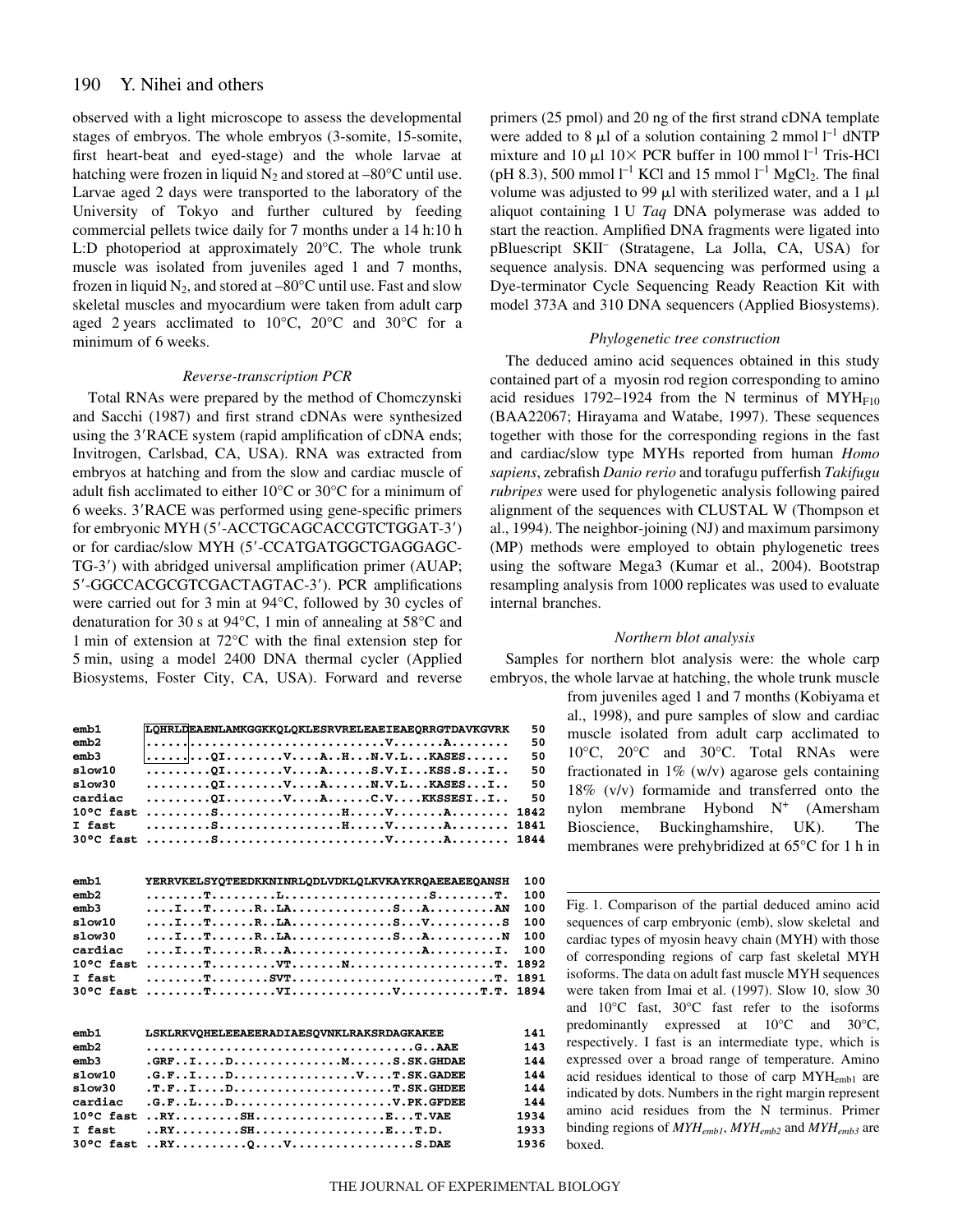|                     | emb2 | $10^{\circ}$ C fast | I fast | $30^{\circ}$ C fast | emb3 | slow 10 | slow30 | cardiac |
|---------------------|------|---------------------|--------|---------------------|------|---------|--------|---------|
| emb1                | 95   | 88                  | 88     | 89                  | 78   | 79      | 78     | 79      |
| emb <sub>2</sub>    |      | 90                  | 90     | 90                  | 78   | 78      | 79     | 78      |
| $10^{\circ}$ C fast |      |                     | 97     | 92                  | 75   | 74      | 75     | 75      |
| I fast              |      |                     |        | 92                  | 75   | 75      | 76     | 75      |
| $30^{\circ}$ C fast |      |                     |        |                     | 76   | 75      | 77     | 75      |
| emb <sub>3</sub>    |      |                     |        |                     |      | 90      | 96     | 88      |
| slow 10             |      |                     |        |                     |      |         | 91     | 87      |
| slow30              |      |                     |        |                     |      |         |        | 88      |

Table 1. Percentage comparison of amino acid sequences of myosin heavy chains from carp

a solution containing  $0.5 \text{ mol } l^{-1}$  Church buffer (Church and Gilbert, 1984), 1 mmol  $l^{-1}$  EDTA and 7% SDS, and then hybridized at  $65^{\circ}$ C for 20 h in the same solution used for prehybridization but containing  $32P$ -labelled probe. The membranes were washed sequentially with  $2 \times$  SSC ( $1 \times$  SSC is 0.15 mol  $l^{-1}$  sodium chloride, 0.015 mol  $l^{-1}$  sodium citrate) plus 0.1% SDS at room temperature for 20 min,  $1 \times$  SSC plus 0.1% SDS at 65 $\degree$ C for 30 min and 0.1 $\times$  SSC plus 0.1% SDS at  $65^{\circ}$ C for 10 min, and then exposed to X-ray films.

The DNA fragments used as probes encoding MYH<sub>emb1</sub>,  $MYH<sub>emb2</sub>, MYH<sub>emb3</sub>, MYH<sub>S10</sub>, MYH<sub>S30</sub> and MYH<sub>card</sub>$ isoforms (refer to Results) were amplified by PCR and labeled with  $[\alpha^{-32}P]$ dCTP using a Random Primer DNA labeling kit Ver.2 (Takara, Otsu, Japan). The probes correspond to nucleotides (nt) 397–494 for MYH<sub>emb1</sub>, nt 414–505 for  $MYH<sub>emb2</sub>$ , nt 411–506 for  $MYH<sub>emb3</sub>$ , nt 417–539 for  $MYH<sub>S10</sub>$ , nt 417–539 for  $MYH<sub>S30</sub>$  and nt 184–581 for  $MYH<sub>card</sub>$  cDNAs, and these have been registered in the DDBJ/EMBL/GenBank databases with the accession numbers of AB104622, AB104623, AB104624, AB104625, AB104626 and AB104627, respectively. Alternatively, a probe was amplified from the DNA sequence encoding residues 534–717 from the N terminus for  $MYH<sub>F10</sub>$  of carp fast skeletal muscle, which is thought to react with all known skeletal muscle-type MYH mRNAs of carp (consensus) (Hirayama and Watabe, 1997). The oligonucleotide probes specific to  $MYH<sub>F10</sub>$  and MYH<sub>F30</sub> mRNA were 5'-TCCTTTCTTTCCAGCGTCCTC-TGCT-3' and 5'-GCCCTCAGCTTCAGCTCCATGAGTGG-3', respectively, which were labeled with  $[\gamma^{-32}P]dATP$  using a

| zebrafish<br>$rat-\alpha$<br>rat- $\beta$<br>chicken | carp cardiac LOHRLDEAEOIAMKGGKKOVOKLEARVRELECEVEAVOKKSSESIKGIRK<br>$\ldots \ldots \ldots \ldots$<br>$\ldots \ldots \ldots \ldots \ldots \ldots \ldots$                                                                    | 50<br>114<br>1844<br>1843<br>1009  |
|------------------------------------------------------|---------------------------------------------------------------------------------------------------------------------------------------------------------------------------------------------------------------------------|------------------------------------|
| zebrafish<br>$rat-\alpha$<br>rat- $\beta$<br>chicken | carp cardiac YERRIKELTYOTEEDRKNIARLODLVDKLOLKVKAYKRAAEEAEEOANIH<br>$F_{1},,,S_{1},K_{1},K_{2},K_{3},,K_{4},,K_{5},,S_{6},H0,,A_{1},HY$ 1059                                                                               | 100<br>164                         |
| zebrafish<br>$rat-\alpha$<br>rat- $\beta$<br>chicken | carp cardiac LGKFRKLOHELDEAEERADIAESOVNKLRAKSRDVGPKKGFDEE<br>$.S. \ldots V. \ldots \ldots \ldots \ldots \ldots \ldots \ldots \ldots \ldots \ldots \ldots \ldots \ldots$<br>$.S.Y., .0., D., D., E., D., . S., I.M., VDA.$ | 144<br>208<br>1939<br>1936<br>1103 |

Megalabel DNA end labeling kit (Takara) (Hirayama and Watabe, 1997).

The specificity of probes used for northern blot analysis was examined by dot blot analysis. Plasmid DNAs encoding partial sequences of eight MYH isoforms were spotted onto a nylon membrane and allowed to react with the same probes as those used in northern blot analysis (Hirayama and Watabe, 1997), which were derived from MYH<sub>emb1</sub>, MYH<sub>emb2</sub>, MYH<sub>emb3</sub>,  $MYH<sub>S10</sub>, MYH<sub>S30</sub>$  and  $MYH<sub>card</sub>$  cDNAs.

### *Whole-mount in situ hybridization*

Whole-mount *in situ* hybridization (WISH) was performed according to the method of Westerfield (1993). RNA probes derived from nt  $357-527$  for MYH<sub>emb1</sub>, nt  $357-512$  for MYHemb2 and nt 1–512 for MYHemb3 were synthesized from plasmids incorporating *MYHemb1*, *MYHemb2* and *MYHemb3*. Sample tissues were reacted with the probes and cut at a thickness of  $18 \mu m$  using a cryostat.

### **Results**

#### *cDNA cloning of embryonic MYH isoforms*

We employed 3' RACE for identification of embryonic-type MYH cDNAs including the untranslated region. PCR amplification of RNA from larvae at hatching using universal primer for fast skeletal MYHs with AUAP yielded a single band with high staining intensities in agarose gel electrophoresis at approximately 600 bp (data not shown). The DNA fragments in this band were subcloned into pBluescript

> SK II<sup>-</sup>, and the resulting clones were sequenced. As a result, three different clones encoding carp embryonic MYHs were

> Fig. 2. Comparison of the partial deduced amino acid sequence of carp cardiac myosin heavy chain (MYH) with the corresponding regions of zebrafish ventricular, rat  $\alpha$  and  $\beta$  cardiac, and chicken atrial MYHs. Comparative data are from the zebrafish (Yelon et al., 1999), rat  $\alpha$  (McNally et al., 1989), rat  $\beta$  (Kraft et al., 1989) and chicken (Yutzey et al., 1994). Amino acid residues identical to those of carp are indicated by dots. Numbers in the right margin represent amino acid residues from the N terminus.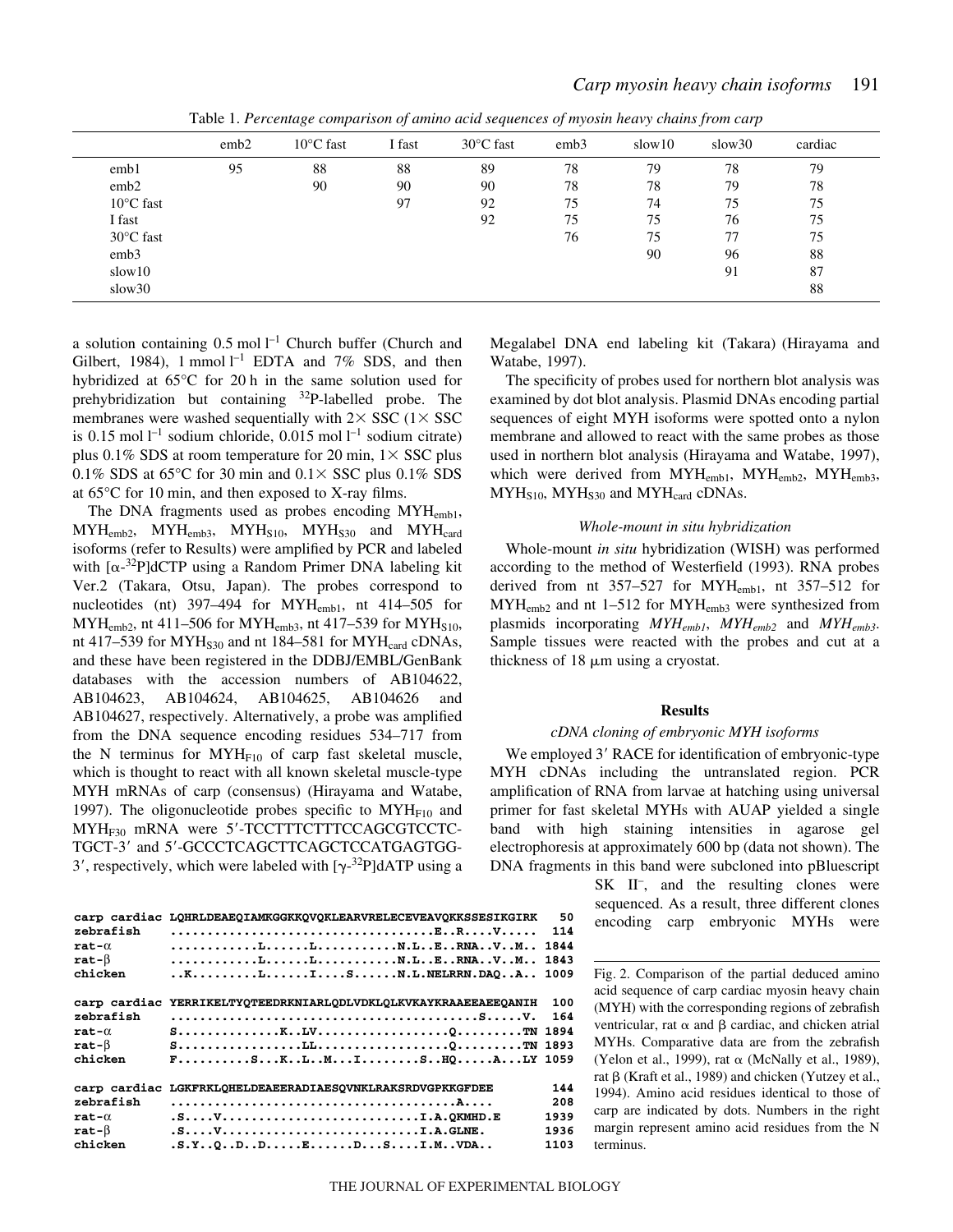

Fig. 3. The neighbor-joining (A, NJ) and maximum parsimony (B, MP) tree based on deduced amino acid sequences in partial rod domains of MYHs. Carp MYHs identified in this study (in bold) were compared with *H. sapiens*: Hs MYH3 (embryonic), NM\_002470; Hs MYH2 (adult fast IIa), AF111784; Hs MYH1 (adult fast IId/x), AF11785; Hs MYH4 (adult fast IIb), AF11783; Hs MYH8 (perinatal), NM\_002474; Hs MYH13 (extraocular), AF11782; Hs MYH6 (alpha-cardiac), NM\_002471; Hs MYH7 (beta-cardiac), NM\_000257; *C. carpio*: Cc F10 (adult 10°C-acclimated fast), D89990; Cc Fint (adult 20°C-acclimated fast), D89991; Cc F30 (adult 30°C-acclimated fast), D89992; *D. rerio*: Dr myhz1 (embryonic fast), AF180893; Dr myhz2 (embryonic fast), NM\_152982; Dr myhc4 (embryonic fast), AY921650; Dr artial (atrial), AY138982; Dr ventricular (ventricular), AF114427; Dr smyhc1 (embryonic slow), AY921649. MYH sequences of *T. rubripes* (Tr) were constructed by using Fugu genomic sequence assembly data version 3.0 (Ikeda et al., 2004).

isolated and named  $MYH_{emb1}$  (AB104622),  $MYH_{emb2}$  $(AB104623)$  and MYH<sub>emb3</sub> (AB104624). The corresponding mRNAs of these three genes were predominantly expressed at early developmental stages of carp as revealed by northern blot analysis (see below) and, therefore, we refer to them as embryonic. Two independent clones were sequenced for each gene.

The nucleotide sequences of  $MYH_{emb1}$  and  $MYH_{emb2}$ cDNAs showed 95% and 98% identity to those of Eggs22 and Eggs24 from carp embryos previously characterized by Ennion et al. (1999). However, MYH<sub>emb3</sub> cDNA showed a low sequence identity compared to MYH isoforms reported previously. All embryonic cDNA clones encoded a part of the carboxy-terminal region of  $L$ -meromyosin (Fig. 1) and contained polyadenylation signals (AATAAA) and poly(A) tails (data not shown). The deduced amino acid sequences of  $MYH_{emb1}$  and  $MYH_{emb2}$  showed about 90% identity with those of the  $MYH<sub>F10</sub>$ ,  $MYH<sub>Fint</sub>$  and  $MYH<sub>F30</sub>$  isoforms from adult carp fast skeletal muscle (Imai et al., 1997) (Table 1). By contrast, the amino acid sequence of MYHemb3 had only 75% identity with those of the three carp fast skeletal MYH isoforms  $(Table 1)$ .

### *cDNA cloning of slow MYH isoforms*

Starting with RNA extracted from adult slow muscle, PCR using universal primer for cardiac/slow MYHs with AUAP, amplified a single band of about 700 bp from first strand cDNA. The PCR products were cloned into a plasmid vector, randomly selected and sequenced. Sequencing demonstrated the presence of two types of slow muscle MYH,  $MYH<sub>S10</sub>$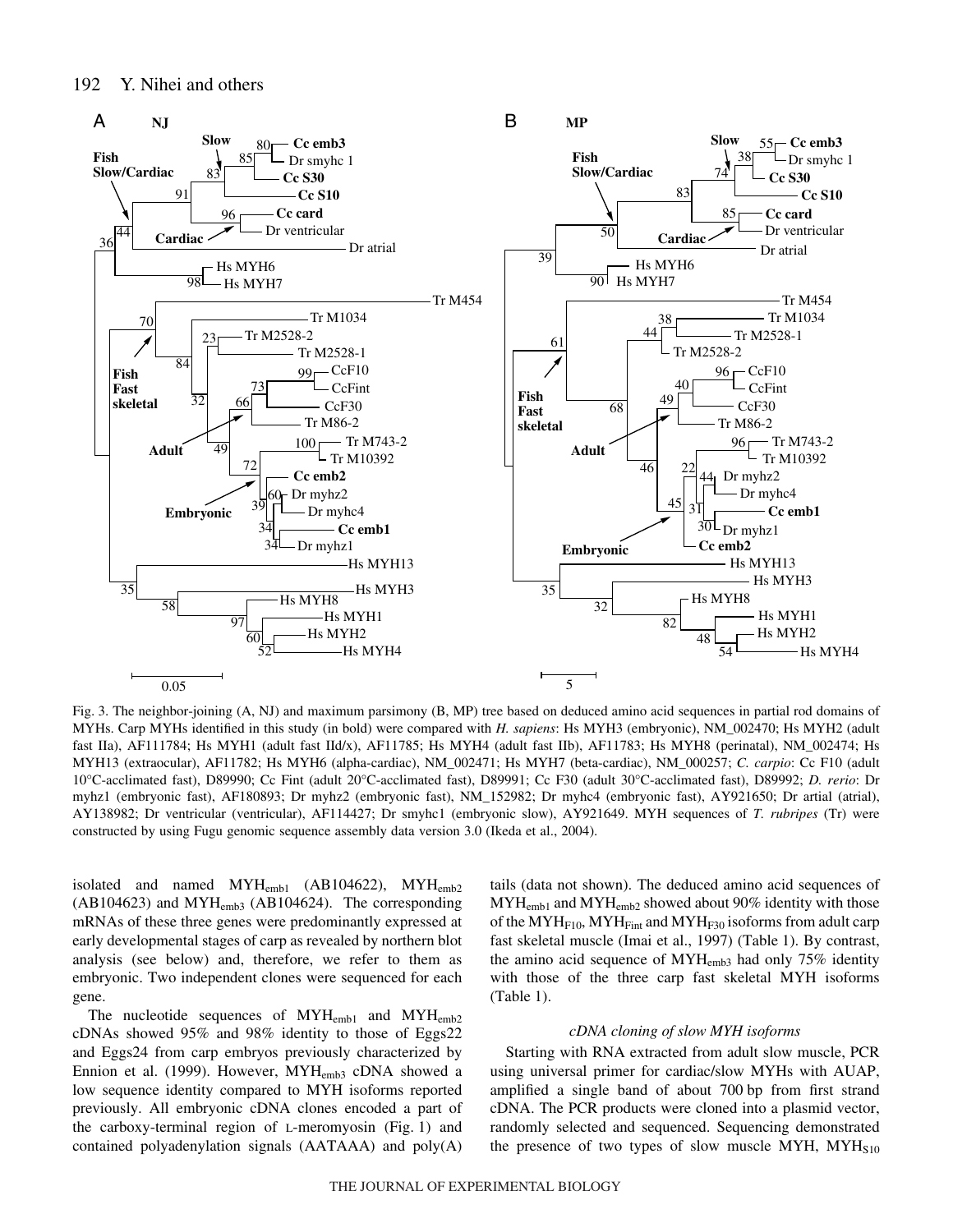

Fig. 4. Specificity of probes for northern blot hybridization from eight types of cDNA clones encoding MYH isoforms of carp. Nylon membranes incorporating MYH<sub>F10</sub>, MYH<sub>F30</sub>, MYH<sub>S10</sub>, MYH<sub>S30</sub>, MYH<sub>emb1</sub>, MYH<sub>emb2</sub>, MYH<sub>emb3</sub> and MYH<sub>card</sub> cDNA clones were hybridized with probes specific to *MYHS10*, *MYHS30*, *MYHemb1*, *MYHemb2*, *MYHemb3* and *MYHcard* used for northern blot analysis. S10, S30, slow cDNA, emb1–3 embryonic 1–3 cDNA, cardiac, cardiac cDNA (all at 1, 10 or 100 ng).

 $(AB104625)$  and  $MYH<sub>S30</sub>$   $(AB104626)$ , which were predominantly expressed in carp acclimated to 10°C and 30°C, respectively. We sequenced three independent clones for each gene. The slow muscle from adult carp acclimated to 20°C contained both MYH isoforms.  $MYH<sub>S10</sub>$  and  $MYH<sub>S30</sub>$  cDNAs had polyadenylation signals and poly(A) tails, and their deduced amino acid sequences encoded part of L-meromyosin  $(Fig. 1)$ , showing 74–96% identity with the MYH isoforms found in the present study and those reported previously (Imai et al., 1997) (Table 1). It was noted that the MYH<sub>emb3</sub> isoform was more similar to  $MYH<sub>S10</sub>$  and  $MYH<sub>S30</sub>$  (90–96% identity) than to other carp embryonic and adult fast skeletal MYH isoforms (74–79% identity).

# *cDNA cloning of cardiac MYH*

We synthesized first strand cDNA from total RNAs of the myocardium from carp acclimated to 10°C and 30°C. PCR using universal primer for cardiac/slow MYHs with AUAP gave an intense single band of about 700 bp for carp acclimated to both 10°C and 30°C. Sequencing of PCR products revealed that the clone isolated was that of the cardiac type, MYH<sub>card</sub> (AB104627), since its deduced amino acid sequence was different from any fast skeletal MYHs from carp (75–79% identity; Imai et al., 1997), but resembled carp slow skeletal MYHs in the present study (87–88% identity) and cardiac types from other vertebrates (72–96% identity; Yelon et al., 1999; McNally et al., 1989; Kraft et al., 1989; Yutzey et al., 1994; Figs 1 and 2). We sequenced two independent clones for this gene.

#### *Phylogenetic analysis*

The topology in NJ and MP trees were almost the same, implying that the trees obtained were highly reliable (Fig. 3).  $MYH<sub>S30</sub>$  and  $MYH<sub>S10</sub>$  as well as  $MYH<sub>emb3</sub>$  were located in the same clade with zebrafish slow type MYH encoded by *smyhc1* (Bryson-Richardson et al., 2005). However, MYHcard formed monophyly with zebrafish MYH expressed in ventricular muscle, but was different from zebrafish MYH expressed in atrial muscle (Berdougo et al., 2003).

 $MYH<sub>emb1</sub>$  and  $MYH<sub>emb2</sub>$  were monophyletic with zebrafish MYHs encoded by *myhz1*, *myhz2* and *myhc4* expressed in embryos (Bryson-Richardson et al., 2005; Peng et al., 2002; Xu et al., 2000). This group also contained torafugu  $M Y H_{M743-2}$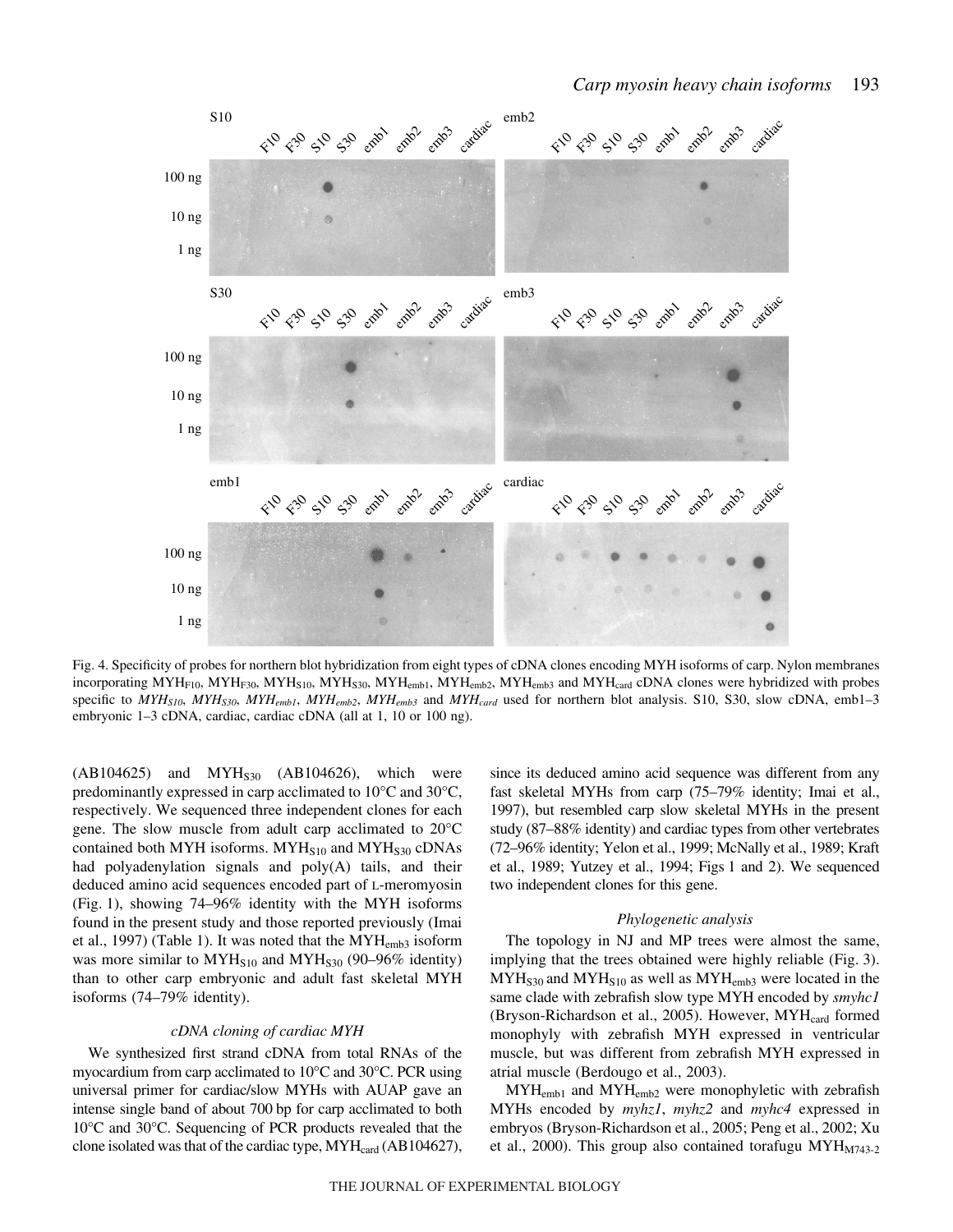and MYH $_{\text{M10392}}$  (Ikeda et al., 2004). MYH $_{\text{F10}}$ , MYH $_{\text{Fint}}$  and  $MYH<sub>F30</sub>$  isolated from carp adult fast muscle (Imai et al., 1997; Hirayama et al., 2000; Watabe, 2002) were located in the same clade with torafugu  $MYH<sub>M86-2</sub>$  and different from other four torafugu fast skeletal MYHs (Ikeda et al., 2004) (Fig. 3). It was noted that human slow/cardiac MYHs and fast skeletal MYHs formed separate groups from fish counterparts, respectively.

#### *Northern blot analysis*

Although the specificities of probes for  $MYH<sub>F10</sub>$  and  $MYH<sub>F30</sub>$ had been previously confirmed (Hirayama and Watabe, 1997), it was not clear whether or not the DNA fragments used as probes for  $MYH_{emb1}$ ,  $MYH_{emb2}$ ,  $MYH_{emb3}$ ,  $MYH_{S10}$ ,  $MYH_{S30}$  and *MYHcard* were specific to their respective genes. Dot blot analysis revealed that all probes except  $MYH_{card}$  were highly specific to each target mRNA (Fig. 4). Only  $MYH_{card}$  gave faint positive signals with  $MYH_{emb3}$ ,  $MYH_{S10}$  and  $MYH_{S30}$  (Fig. 4).

We then performed northern blot analysis to determine the accumulated mRNA levels of MYH DNAs for carp at various developmental stages as well as for adult carp acclimated to

10 $\rm ^{o}C$ , 20 $\rm ^{o}C$  and 30 $\rm ^{o}C$  (Fig. 5). The expression pattern of *MYHemb1* was similar to that of *MYHemb2*, and both species of mRNA were first detected in embryos 61 h.p.f. at the heartbeat stage. The peak expression of these mRNAs occurred in juveniles 1 month post-hatching. Faint expression of *MYHemb1*, but not *MYHemb2* was found 7 months post-hatching. Signals for *MYHemb1* mRNA were also detected in fast skeletal muscle from adult carp acclimated to 10°C and 20°C. *MYHemb3* was also first detected in embryos 61 h.p.f., and faintly detected in fast and slow skeletal muscles of adult carp acclimated to 10°C and 20°C as well as in fast skeletal muscle of adult carp acclimated to 30°C. *MYHS10* and *MYHS30* mRNAs were faintly expressed at hatching and the transcripts increased in abundance between 1 month and 7 months post-hatching. The transcripts of  $MYH<sub>S10</sub>$  and  $MYH<sub>S30</sub>$  were detected in slow skeletal muscles of adult carp acclimated to 10°C

Fig. 5. Changes in the accumulated mRNA levels of carp MYH isoforms during ontogeny. Total RNAs (20  $\mu$ g) were electrophoresed in a 1% agarose gel and transferred on to the nylon membranes, which were then hybridized with 32P-labeled probe. Lanes contain total RNAs from the whole embryos at 30 h, 42 h, 61 h, and 77 h.p.f., from the whole larvae at hatching (96 h), from the muscle of juveniles aged 1 and 7 months posthatching and from the fast and slow skeletal muscles of thermally acclimated adult fish. An ethidium bromide-stained gel shows 28S and 18S rRNA. Consensus indicates the membrane hybridized with the probe, which is supposed to react with all skeletal MYH mRNA of carp. Each lane contains  $5 \mu$ g of total RNA.

and 20°C, whereas 30°C-acclimated fish only expressed *MYH<sub>S30</sub>*. The transcripts of *MYH<sub>card</sub>* were first detected in embryos 61 h.p.f. and were found in juvenile and in fast and slow skeletal muscles from adult fish.

The transcripts of *MYHemb1* and *MYHemb2* were not found, even at very low levels, in 7-month-old juveniles, by which time the  $MYH<sub>F10</sub>$  gene was showing strong expression. In adult stages, the fast skeletal muscle of fish acclimated to 10°C expressed the  $MYH_{F10}$ ,  $MYH_{emb1}$ ,  $MYH_{emb3}$ ,  $MYH_{S10}$ ,  $MYH_{S30}$ and  $MYH_{card}$  mRNAs, while 30°C-acclimated fish expressed  $MYH_{F30}$ ,  $MYH_{S10}$ ,  $MYH_{S30}$ ,  $MYH_{emb3}$  and  $MYH_{card}$  mRNAs. The transcripts of  $MYH<sub>S10</sub>$  and  $MYH<sub>S30</sub>$  were found in embryos at hatching and juveniles of 1-month and 7-months old. It was noted that fast skeletal muscle from adult carp acclimated to 20°C expressed *MYHS10*, *MYHS30* and *MYHcard* mRNA. The slow skeletal muscle of adult carp acclimated to 10°C and 20°C contained both  $MYH<sub>S10</sub>$  and  $MYH<sub>S30</sub>$ . By contrast, 30°Cacclimated fish predominantly expressed  $MYH<sub>S30</sub>$ .

As a next step in the analysis a universal probe was adopted for northern blot analysis. This DNA probe encoded residues

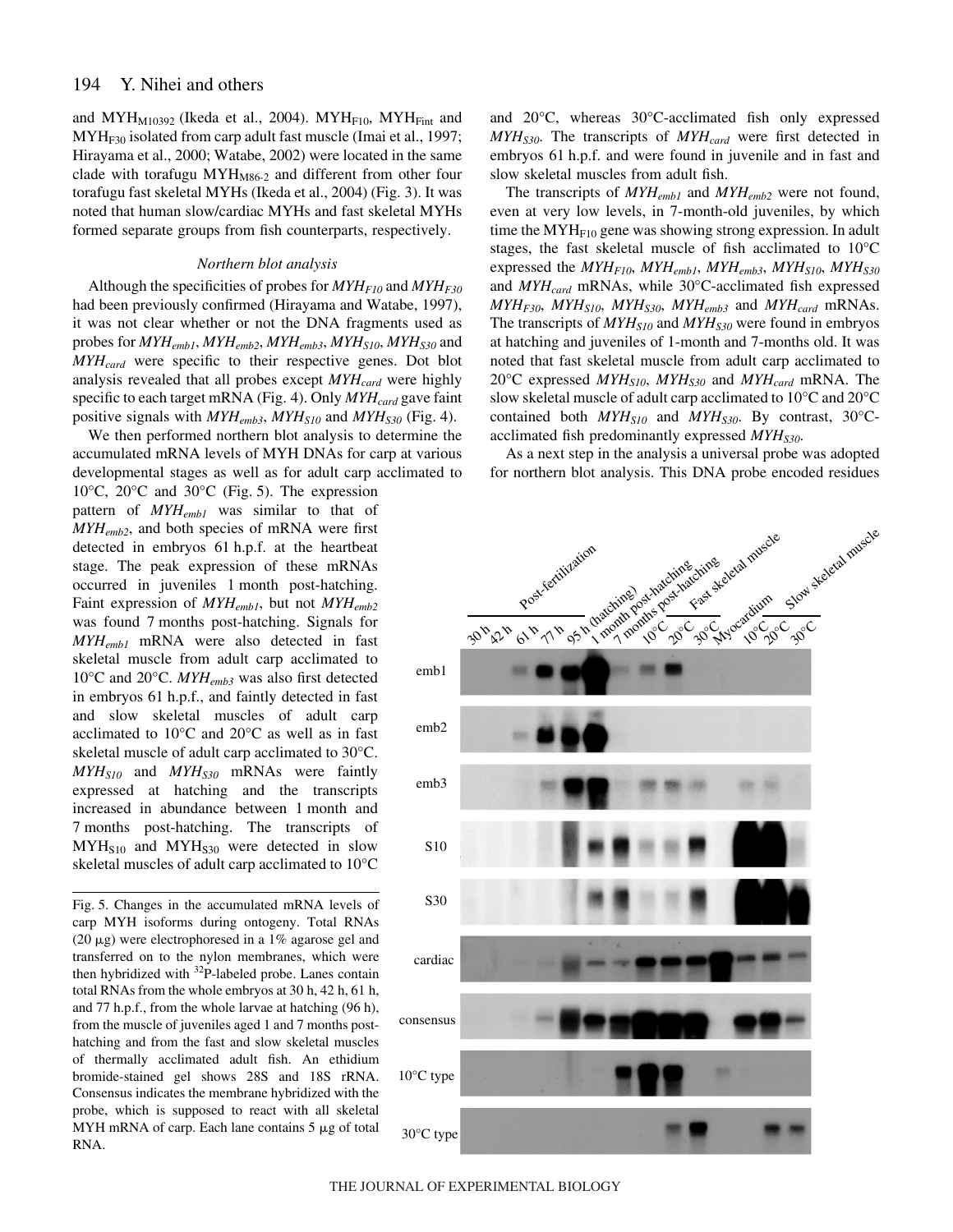

534–717 from the 3' region of the MYH $_{F10}$  cDNA, which is thought to react with all known skeletal MYH isoforms of carp (Hirayama and Watabe, 1997). The signals to this probe were first detected in embryos 61 h.p.f., and then in fast and slow skeletal muscles from adult fish (Fig. 5).

# *Whole-mount in situ hybridization*

Whole-mount *in situ* hybridization (WISH) was carried out for *MYHemb1*, *MYHemb2* and *MYHemb3* to localize their transcripts in 77 h.p.f. (eyed-stage) and 95 h.p.f. (hatching stage) fish. Probes used for northern blot analysis consisting of about 100 nt gave no signals (data not shown), therefore, the size of probes was enlarged to about 150 nt as described in the Materials and methods. The transcripts of  $MYH_{emb1}$  (Fig. 6G,I) and  $MYH_{emb2}$ (Fig. 6J) were expressed in the inner part of the myotome, whereas that of *MYHemb3* was expressed in the superficial compartment (Fig. 6H,K). The superficial compartment of the myotome largely comprises slow muscle fibers (Devoto et al., 1996), thus *MYHemb3* is probably predominantly expressed in slow embryonic muscle. Whereas the transcripts of *MYHemb1* were detected in almost the whole trunk muscle (Fig.  $6A,B$ ), those of *MYHemb2* were observed in the region of anterior to middle trunk muscle (Fig. 6C,D) at 77 and 95 h.p.f. Observation Fig. 6. Localization of the transcripts of  $MYH_{emb1}$ , *MYHemb2* and *MYHemb3* in carp embryos. Carp embryos were hybridized with probes specific to *MYHemb1* (A,B), *MYHemb2* (C,D) and *MYHemb3* (E,F) at 77 (A,C,E) and 95 (B,D,F) h.p.f. G and H are higher magnifications of the caudal region shown in B and F, respectively. (I,J,K) Transverse sections of B,D,F, respectively, in the regions indicated by arrowheads. Arrows in J indicate the transcripts of *MYHemb2* in the four 'corners' of the trunk.

of this region revealed that the transcripts of *MYHemb2* were localized only in four corners of trunk (Fig. 6J, arrows).

#### **Discussion**

In the present study, we isolated six types of MYH DNA from common carp, the deduced amino acid sequences of which were classified into two groups (Table 1 and Fig. 3). One was fast skeletal muscle type, which contained *MYHemb1*, *MYHemb2*,  $MYH<sub>F10</sub>, MYH<sub>Fint</sub>, MYH<sub>F30</sub>$  and the other, slow/cardiac muscle type, which consisted of  $MYH_{emb3}$ ,  $MYH_{S10}$ ,  $MYH_{S30}$  and  $MYH_{card}$ . The slow/cardiac muscle group of *MYH*s was further divided into slow and cardiac (*MYH<sub>card</sub>*) types (Fig. 3). Carp *MYH*s belonging to the fast skeletal muscle clade were divided into two types, one expressed in adult fast muscle (*MYHF10*, *MYHFint* and

*MYHF30*) and the other in embryonic stages (*MYHemb1* and *MYHemb2*). The two carp embryonic type *MYH*s formed the other group with zebrafish *myhz1*, *myhz2* and *myhc4* expressed in embryos (Xu et al., 2000; Peng et al., 2002; Bryson-Richardson et al., 2005) and also with torafugu  $M Y H_{M743-2}$  and  $MYH<sub>M10392</sub>$  (Ikeda et al., 2004) (Fig. 3).

The expression patterns of various MYHs of carp identified in relation to tissue type and developmental stage are summarized in Fig. 7. *MYH<sub>emb1</sub>* was not exclusively expressed in the embryonic and larval stages, since transcripts were also detected in the fast skeletal muscle of adult fish acclimated to 20°C. This may reflect its expression in newly formed myotubes. Small amounts of embryonic and neonatal *MYH* mRNAs are known to be expressed in adult rat *plantaris* and *soleus* muscles during hypertrophic growth (Periasamy et al., 1989). In addition, Ennion et al. (1995) isolated a *MYH* clone (FG2) from carp that hybridized exclusively to small diameter fibers in warm-acclimated fish. Ennion et al. (1999) isolated two developmentally regulated *MYH*s, *Eggs22* and *Eggs24*, from the carp. These transcripts were first detected in embryos 22 h.p.f. and continued to be expressed over 2 weeks posthatching, but were not detected in juveniles 21 and 28 d posthatching or in adult stages. In contrast, the mRNA levels of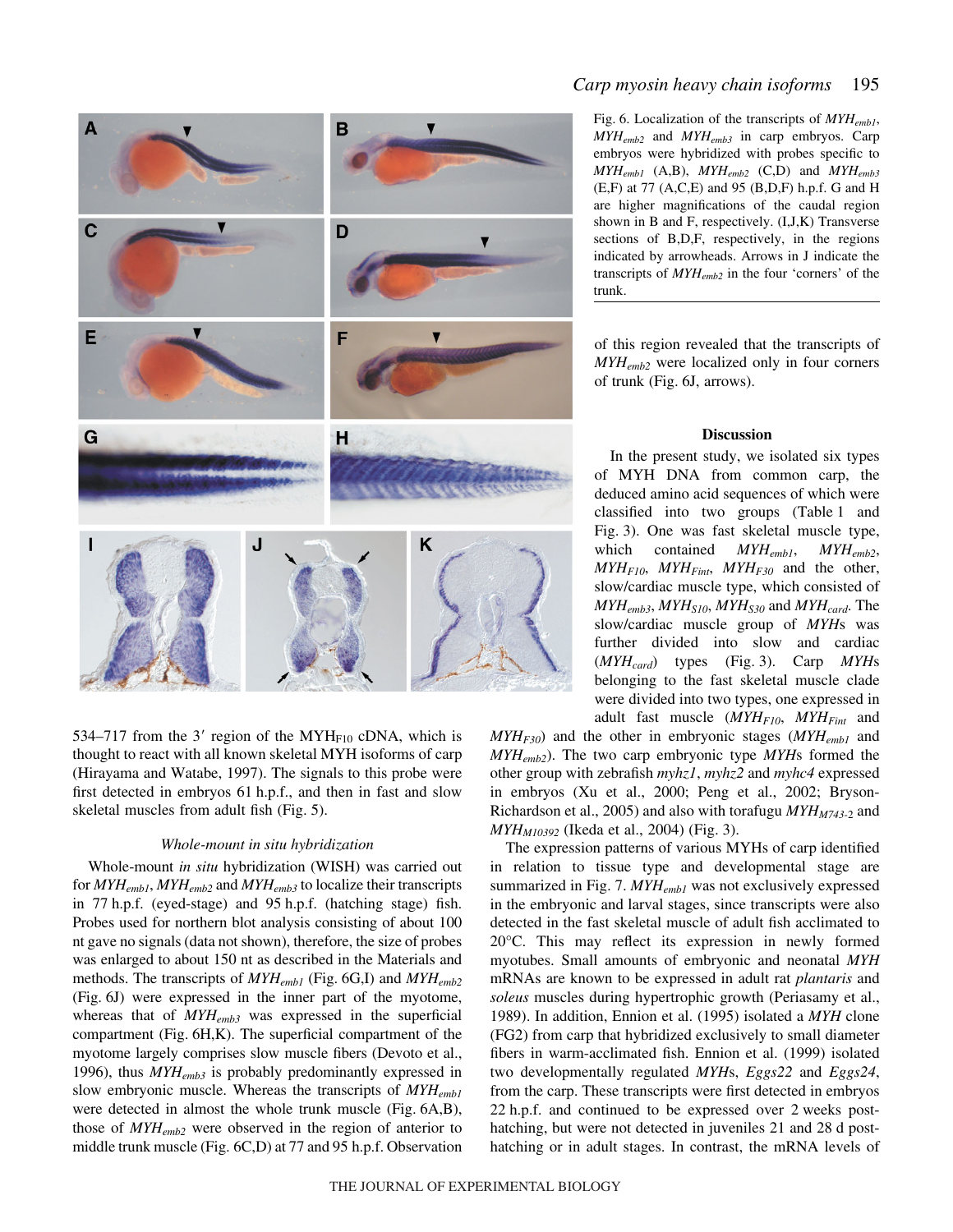*MYHemb1* and *MYHemb2*, homologues of *Eggs22* and *Eggs24*, respectively, were still high in 1-month-old juveniles. *MYHemb1* transcripts were also detected at low levels in 7-month-old juveniles, and in the fast skeletal muscle of adult carp acclimated to  $10^{\circ}$ C and  $20^{\circ}$ C (see Fig. 4). Although both *MYHemb1* and *MYHemb2* had nucleotide sequences very similar to each other, their expression patterns were markedly different. WISH analysis demonstrated no obvious differences in expression patterns between  $MYH_{emb1}$  and  $MYH_{emb2}$  (Fig. 6). Wakeling et al. (2000) demonstrated, by peptide mapping, that the expression of carp fast type MYHs was only altered with temperature acclimation in fish greater than 37 mm total length. Furthermore, larval MYH isoforms were replaced by juvenile isoforms when larvae reached 20 mm. In the present study, only weak signals for *MYHemb1* were detected at 7 months post-hatching (Fig. 7), which suggests that an as yet uncharacterized MYH isoform(s) is expressed in juvenile fish.

*MYHemb3* had DNA nucleotide and deduced amino acid sequences very similar to those of  $MYH<sub>S10</sub>$  and  $MYH<sub>S30</sub>$  isolated from slow muscle in adult fish and these three isoforms were located on the same clade in the phylogenetic tree (Fig. 2). The transcripts of  $MYH_{emb3}$  were first detected in 61 h.p.f. embryos by northern blot analysis

and in the superficial layer of myotomes by WISH (Figs 5 and 6). It has been demonstrated, using immunohistochemistry, that expression of the slow type *MYH* gene is followed by expression of the fast type in zebrafish (van Raamsdonk et al., 1978; Devoto et al., 1996; Weinberg et al., 1996). The initial slow muscle fibers in zebrafish are formed from an array of adaxial cells in response to hedgehog signaling from the notochord (Blagden et al., 1997). The adaxial cells elongate to span the somite width and migrate through the somite to form a superficial layer of slow muscle

Fig. 7. Schematic representation of the mRNA expression patterns of the various MYHs identified in relation to muscle type, developmental stage and acclimation temperature. Since northern blot analysis was only performed on pure muscle types in adults, the tissue-specific expressions in embryonic and juvenile fish were based on inference (see text for discussion), and therefore remain a hypothesis. Putative MYH possibly expressed in juveniles are indicated by question marks.

Fertilization

fibers (Devoto et al., 1996). However, these adaxial-derived slow muscle fibers account for about half the number of slow fibers present at the time the embryo hatches. In the late embryo, additional slow muscle fibers are added from discrete germinal zones by stratified hyperplasia (Barresi et al., 2001). Northern blot analysis in the present study revealed that in common carp  $MYH<sub>S10</sub>$  and  $MYH<sub>S30</sub>$  transcripts were not expressed until hatching.

We previously cloned Myf-5, MyoD, myogenin, MEF2A and MEF2C from carp and showed that these genes were expressed in carp embryos, larvae and juveniles (Kobiyama et al., 1998). It was noted that no differences in the timing of expression of Myf-5, MyoD and myogenin mRNAs were seen between different temperature groups of carp embryo (Cole et al., 2004). The signals of carp MEF2C and MEF2A mRNA were first detected in carp embryos at  $30$  and  $42$  h.p.f., respectively (Kobiyama et al., 1998). The MEF2 family is a key regulator of cardiac muscle lineage (Gossett et al., 1989; Olson, 1995). In zebrafish, the transcripts of MEF2C were detected in primordial cardiac cells from embryos at 16 h.p.f., whereas those of MEF2A and  $\alpha$ -tropomyosin were first observed in embryos at 10 h.p.f. (Ticho et al., 1996). Yelon et

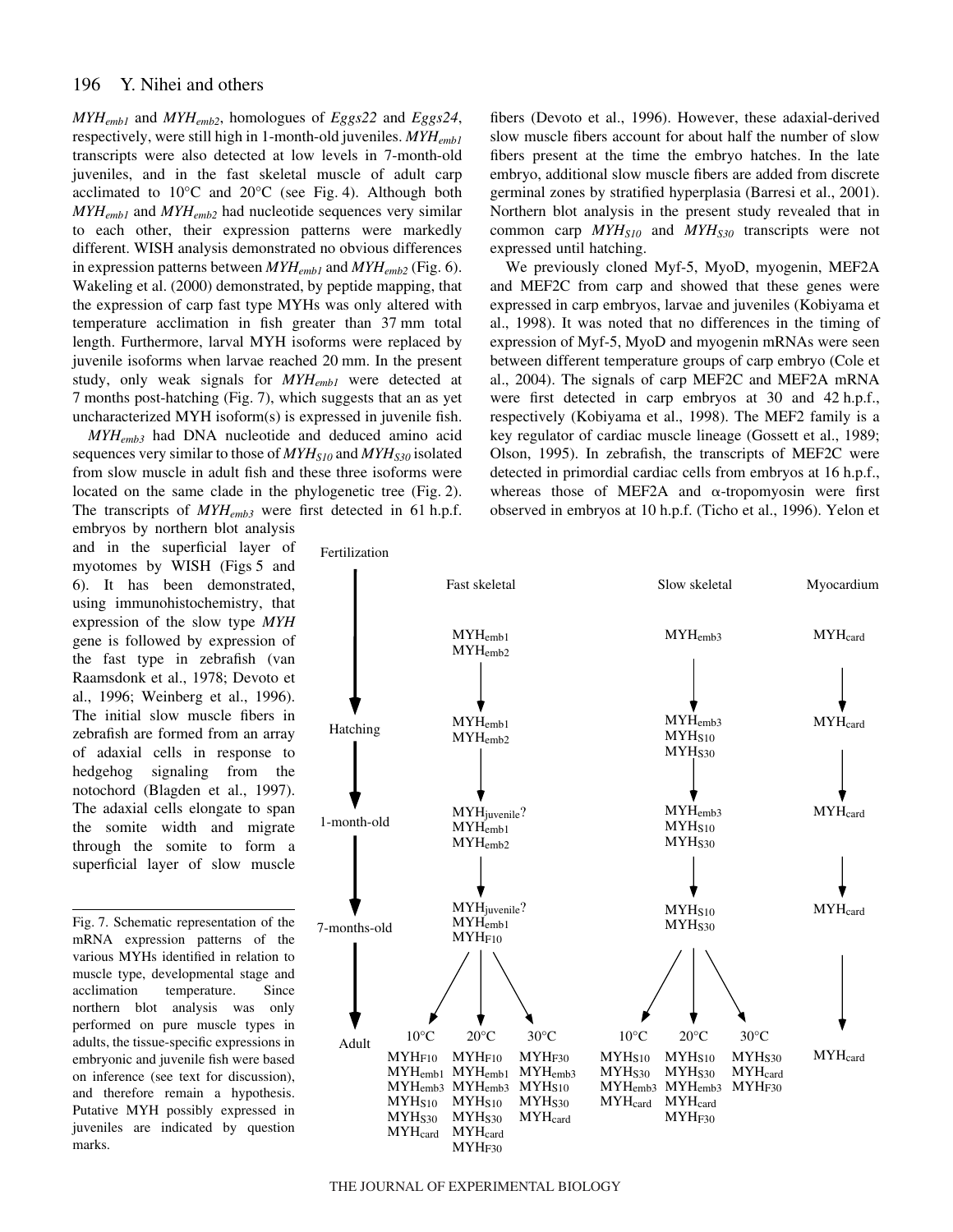al. (1999) showed that ventricular *MYH* was first expressed in zebrafish embryos at 30 h.p.f., and that of cardiac myosin light chain 2 mRNA appeared at the same stage and was expressed only in the heart tube. In the present study  $MYH_{card}$  was first expressed in embryos at 61 h.p.f. and it continued to be expressed during subsequent embryonic stages. The transcripts of *MYHcard* were detected not only in myocardium of adult carp, but also in adult slow and fast skeletal muscles. Since the present probe for *MYHcard* showed weak signals against  $MYH_{emb3}$ ,  $MYH_{S10}$  and  $MYH_{S30}$ , a new specific probe for *MYHcard* is required to distinguish between the expression patterns of  $MYH_{card}$ ,  $MYH_{emb3}MYH_{S10}$  and  $MYH_{S30}$ . However, Allen and Leinwand (2001) showed that  $\alpha M Y H$ , which is expressed almost exclusively in the heart, is expressed in scattered fibers in all the hindlimb muscles of the mouse during postnatal development. Single skinned fibers from slow and fast muscle of adult rats contained MYHI/ $\beta$  and MYHIIa, although the frequency of this co-expression was very low (Bottinelli et al., 1994). Bisaha and Bader (1991) showed that a type of cardiac MYH, VMHC 1, expressed exclusively in the chicken heart during embryogenesis, was also transiently expressed in all embryonic skeletal muscles.

In summary, we isolated six MYH DNAs from carp, three embryonic, two slow skeletal and one cardiac. According to the deduced amino acid sequence, each MYH isoform was classified into either fast or slow type using phylogenetic analysis. Our initial hypothesis that there would be multiple slow muscle MYH genes that are expressed at different acclimation temperatures was accepted although we do not rule out the possibility that some of these genes might correspond to the alternatively spliced transcripts from the same gene. However, we have revealed a complex pattern of expression of *MYH*s in relation to developmental stage, muscle type and acclimation temperature. For example, *MYH*s predominantly associated with slow muscle or early developmental stages were expressed in the fast muscle of adult fish at some acclimation temperatures but not others. Since none of the nine skeletal muscle *MYH*s, including the three previously reported, were strongly expressed in 7-month-old juveniles it is likely that further members of the *MYH* family remain to be identified.

This study was supported partially by Grant-in-Aids for Scientific Research from the Ministry of Education, Science, Technology, Sports and Culture of Japan, and from the Asahi Glass Foundation, Japan. We thank Dr K. Sakai and Dr G. Yoshizaki, Tokyo University of Fisheries, for assistance with the sampling of carp embryos. Yoshiaki Nihei was supported by a Research Fellowship of the Japan Society for the Promotion of Science for Young Scientists. Ian Johnston is grateful to the Natural Environment Research Council, UK for support.

#### **References**

**Allen, D. L. and Leinwand, L. A.** (2001). Postnatal myosin heavy chain isoform expression in normal mice and mice null for IIb or IId myosin heavy chains. *Dev. Biol.* **229**, 383-395.

- **Barresi, M. J., D'Angelo, J. A., Hernandez, L. P. and Devoto, S. H.** (2001). Distinct mechanisms regulate slow-muscle development. *Curr. Biol*. **11**, 1432-1438.
- **Berdougo, E., Coleman, H., Lee, D. H., Stainier, D. Y. and Yelon, D.** (2003). Mutation of weak atrium/atrial myosin heavy chain disrupts atrial function and influences ventricular morphogenesis in zebrafish. *Development* **130**, 6121-6129.
- **Bisaha, J. G. and Bader, D.** (1991). Identification and characterization of a ventricular-specific avian myosin heavy chain, VMHC1: expression in differentiating cardiac and skeletal muscle. *Dev. Biol.* **148**, 355-364.
- **Blagden, C. S., Currie, P. D., Ingham, P. W. and Hughes, S. M.** (1997). Notochord induction of zebrafish slow muscle mediated by Sonic hedgehog. *Genes Dev.* **11**, 2163-2175.
- **Bottinelli, R., Betto, R., Schiaffino, S. and Reggiani, C.** (1994). Maximum shortening velocity and coexistence of myosin heavy chain isoforms in single skinned fast fibers of rat skeletal muscle. *J. Muscle Res. Cell Motil.* **15**, 413-419.
- **Bryson-Richardson, R. J., Daggett, D. F., Cortes, F., Neyt, C., Keenan, D. G. and Currie, P. D.** (2005). Myosin heavy chain expression in zebrafish and slow muscle composition. *Dev. Dyn.* **233**, 1018-1022.
- **Chomczynski, P. and Sacchi, N.** (1987). Single-step method of RNA isolation by acid guanidinium thiocyanate-phenol-chloroform extraction. *Anal. Biochem.* **162**, 156-159.
- **Church, G. M. and Gilbert, M.** (1984). Genomic sequencing. *Proc. Natl. Acad. Sci. USA* **81**, 1991-1995.
- **Cole, N. J. and Johnston. I. A.** (2001). Plasticity of myosin heavy chain expression with temperature acclimation is gradually acquired during ontogeny in the common carp (*Cyprinus carpio* L.). *J. Comp. Physiol. B* **171**, 321-326.
- **Cole, N. J., Hall, T. E., Martin, C. I., Chapman, M. A., Kobiyama, A., Nihei, Y., Watabe, S. and Johnston, I. A.** (2004). Temperature and the expression of myogenic regulatory factors (MRFs) and myosin heavy chain isoforms during embryogenesis in the common carp *Cyprinus carpio* L. *J. Exp. Biol.* **207**, 4239-4248.
- **Devoto, S. H., Melancon, E., Eisen, J. S. and Westerfield, M.** (1996). Identification of separate slow and fast muscle precursor cells *in vivo*, prior to somite formation. *Development* **122**, 3371-3380.
- **Ennion, S., Sant'Ana Pereira, J., Sargeant, A. J., Young, A. and Goldspink, G.** (1995). Characterization of human skeletal muscle fibers according to the myosin heavy chains they express. *J. Muscle Res. Cell Motil.* **16**, 35-43.
- **Ennion, S., Wilkes, D., Gauvry, L., Alami-Durante, H. and Goldspink, G.** (1999). Identification and expression analysis of two developmentally regulated myosin heavy chain gene transcripts in carp (*Cyprinus carpio*). *J. Exp. Biol.* **202**, 1081-1090.
- **Fry, F. E. J. and Hart, J. S.** (1948). Cruising speed of goldfish in relation to water temperature. *J. Fish. Res. Bd. Can.* **7**, 169-175.
- **Gossett, L. A., Kelvin, D. J., Sternberg, E. A. and Olson, E. N.** (1989). A new myocyte-specific enhancer-binding factor that recognizes a conserved element associated with multiple muscle-specific genes. *Mol. Cell. Biol.* **9**, 5022-5033.
- **Guo, X.-F., Nakaya, M. and Watabe, S.** (1994). Myosin subfragment-1 isoforms having different heavy chain structures from fast skeletal muscle of thermally acclimated carp. *J. Biochem. Tokyo* **116**, 728-735.
- **Heap, S. P., Watt, P. W. and Goldspink, G.** (1985). Consequences of thermal change on the myofibrillar ATPase of the five freshwater teleosts. *J. Fish Biol.* **26**, 733-738.
- **Hirayama, Y. and Watabe, S.** (1997). Structural differences in the crossbridge head of temperature-associated myosin subfragment-1 isoforms from carp fast skeletal muscle. *Eur. J. Biochem.* **246**, 380-387.
- **Hirayama, Y., Sutoh, K. and Watabe, S.** (2000). Structure-function relationships of the two surface loops of myosin heavy chain isoforms from thermally acclimated carp. *Biochem. Biophys. Res. Commun.* **269**, 237-241.
- **Huriaux, F., Vandewalle, P. and Focant, B.** (1991). Myosin heavy chain isoforms in white, red and ventricle muscles of barbel (*Barbus barbus* L.). *Comp. Biochem. Physiol.* **100B**, 309-312.
- **Hwang, G.-C., Watabe, S. and Hashimoto, K.** (1990). Changes in carp myosin ATPase induced by temperature acclimation. *J. Comp. Physiol. B* **160**, 233-239.
- **Ikeda, D., Clark, M. S., Liang, C. S., Snell, P., Edwards, Y. J. K., Elgar, G. and Watabe, S.** (2004). Genomic structural analysis of the pufferfish (*Takifugu rubripes*) skeletal myosin heavy chain genes. *Mar. Biotechnol*. **6**, S462-S467.
- **Imai, J., Hirayama, Y., Kikuchi, K., Kakinuma, M. and Watabe, S.** (1997).